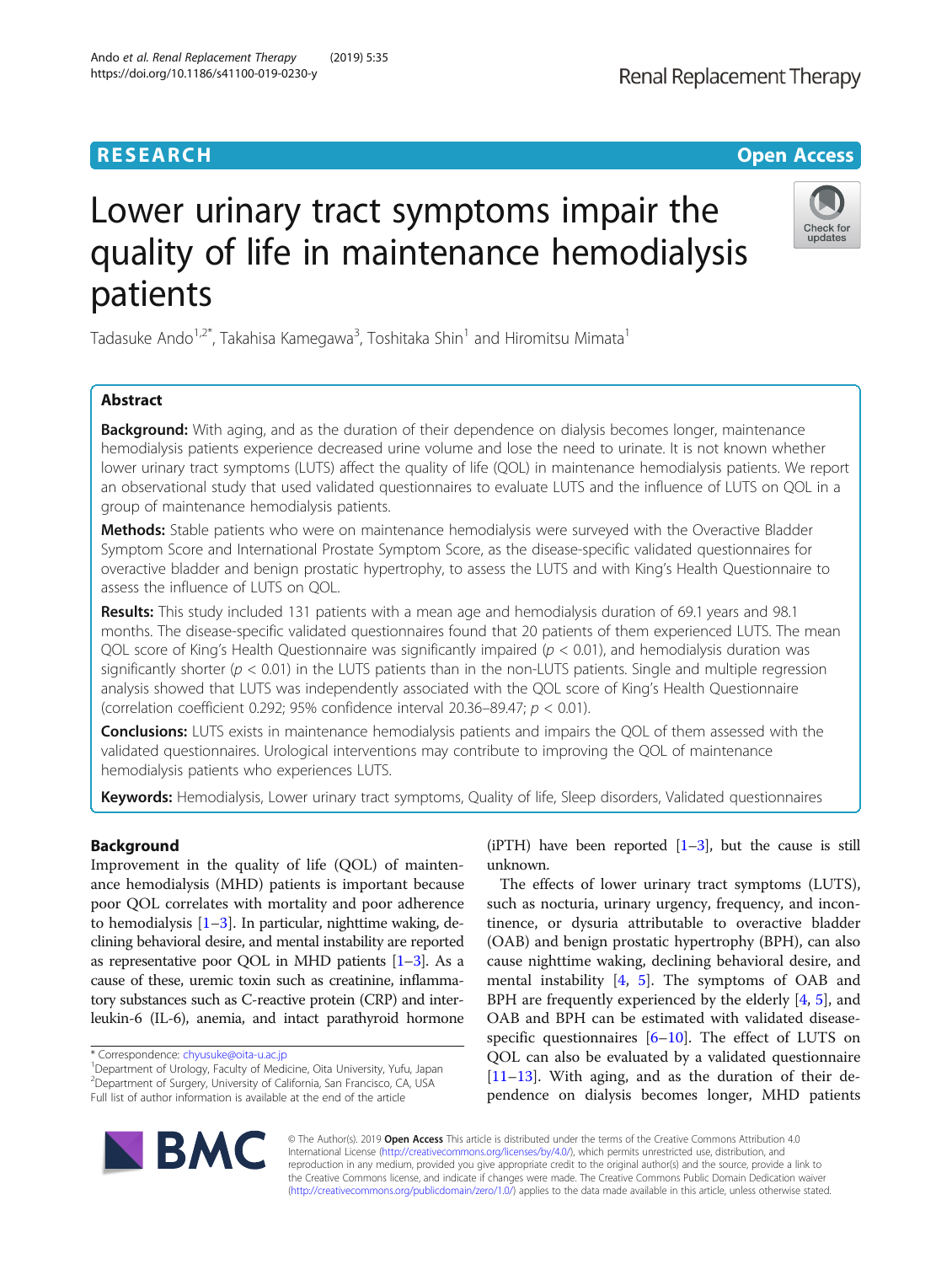experience decreased urine volume and lose the need to urinate [[14,](#page-4-0) [15](#page-4-0)]. There is a possibility that LUTS as QOL disease exists in MHD patients, but there are no reports on LUTS and their effects on QOL in MHD patients. We report an observational study that used validated questionnaires to evaluate LUTS in a group of MHD patients.

### Methods

This study was approved by the Ethics Committee of Nankai Medical Center (No. NH-H25-002) and was performed following the ethical guidelines of the Declaration of Helsinki. All patients gave their written informed consent before enrolling in the study. Informed consent has been obtained from the subjects (or their guardians). Eligible patients were  $\geq$  40 years of age [[4,](#page-4-0) [5](#page-4-0)], were receiving MHD three times a week at the Nankai Medical Center, were in stable condition, and were able to agree in writing to participate in this study and to complete the questionnaires. Patients with a history of OAB or BPH treatment, kidney transplantation, prostate or bladder cancer, or psychiatric disorder, or a prostate-specific antigen (PSA) level > 4.0 ng/mL, were excluded. Validated Japanese versions of the Overactive Bladder Symptom Score (OABSS) and International Prostate Symptom Score (IPSS) disease-specific, self-administered questionnaires were used to evaluate OAB and BPH  $[6-10]$  $[6-10]$  $[6-10]$  $[6-10]$ . The OABSS symptom assessment questionnaire consists of four questions. The possible score ranges from 0 to 15, with higher scores indicating higher symptom severity [[6](#page-4-0)–[8](#page-4-0)]. IPSS includes seven questions. The possible score ranges from 0 to 35, with higher scores indicating higher symptom severity [\[6](#page-4-0)]. King's Health Questionnaire (KHQ) is a self-administered questionnaire for evaluating the QOL of LUTS patients and has been validated in Japanese [[11\]](#page-4-0). It measures the impact of urination symptoms on eight domains: general health perceptions, life, role limitations, physical/social limitations, personal relationships, emotions, sleep/energy, and incontinence severity. The responses in each domain are scored from 0 to 100, with higher scores indicating greater impairment of QOL [[11](#page-4-0)–[13\]](#page-4-0). An expert nurse and urologist instructed the patients on how to complete the questionnaires. The OABSS, IPSS, and KHQ results and patient clinical data were collected at regularly scheduled clinic visits. Blood samples were collected just before MHD for assays of hemoglobin, albumin, CRP, IL-6, creatinine, and iPTH and PSA in men. Men were evaluated with OABSS, IPSS, and KHQ. Women were evaluated with OABSS and KHQ. Those with urgency scores  $\geq 2$  and a total OABSS ≥ 3 were considered to have OAB  $[6-8]$  $[6-8]$  $[6-8]$  $[6-8]$  $[6-8]$ , those with a total IPSS  $\geq 8$  were considered to have BPH [[6\]](#page-4-0), and those with OAB or BPH were included in the LUTS group. The clinical data and KHQ scores of the LUTS and non-LUTS groups were compared.

### Statistical analysis

Continuous variables were compared with the Mann– Whitney  $U$  test and the Student's  $t$  test. Univariate analysis and multivariate analysis of categorical variables were performed using single regression and stepwise multiple regression analysis. Statistical analysis was performed with EZR(Easy-R) software for medical statistics (Saitama Medical Center, Jichi Medical University), which is a graphical user interface for R commander version 1.6–3 (The R Foundation for Statistical Computing, version 2.13.0) [[16](#page-4-0)]. The level of statistical significance was a  $p$  value < 0.05.

### Results

This study included 68 men and 63 women with a mean age (standard deviation) of 69.1 (11.3) years and a mean hemodialysis period of 98.1 (95.4) months. Six men and three women had OAB (6.9%), 13 patients (19.1%) had BPH, and two of the six men with OAB also had BPH. There were no significant differences in the age or clinical characteristics of the 20 patients with LUTS (LUTSg) and the 111 without LUTS (non-LUTSg). The HD period was significantly shorter  $(p < 0.01)$  in LUTSg than non-LUTSg. The mean KHQ score was significantly higher ( $p < 0.01$ ) in the LUTSg than in the non-LUTSg. The impact on life ( $p <$ 0.01), role limitations ( $p = 0.01$ ), emotions ( $p < 0.01$ ), sleep/ energy ( $p < 0.01$ ), and incontinence severity ( $p = 0.01$ ) domain scores were higher in LUTSg, but the differences in the general health perception, physical limitation, and social limitation domain scores of the two groups were not significant (Table [1](#page-2-0)). As shown in Table [2](#page-3-0), single regression analysis and stepwise multiple regression analysis showed that LUTS was independently associated with the total KHQ score (correlation coefficient 0.292; 95% confidence interval 20.36–89.47;  $p < 0.01$ ).

### **Discussion**

The disease-specific questionnaires confirmed that MHD patients experienced LUTS. The KHQ scores confirmed that LUTS impair the QOL in MHD patients and had a negative impact on five domains: life, role limitations, emotions, sleep/energy, and incontinence severity. The correlation coefficient 0.292 is regarded as the weak correlation between LUTS and KHQ score. This seems to be related to the fact that there were no significant differences between the two groups in the other three domains. However, the five domains are closely related to representative factors that impair the QOL of MHD patients, such as nighttime waking, deciding behavioral desire, and mental instability  $[1-3]$  $[1-3]$  $[1-3]$ . Therefore, LUTS should be recognized as an important QOL disease in MHD patients same as the general population.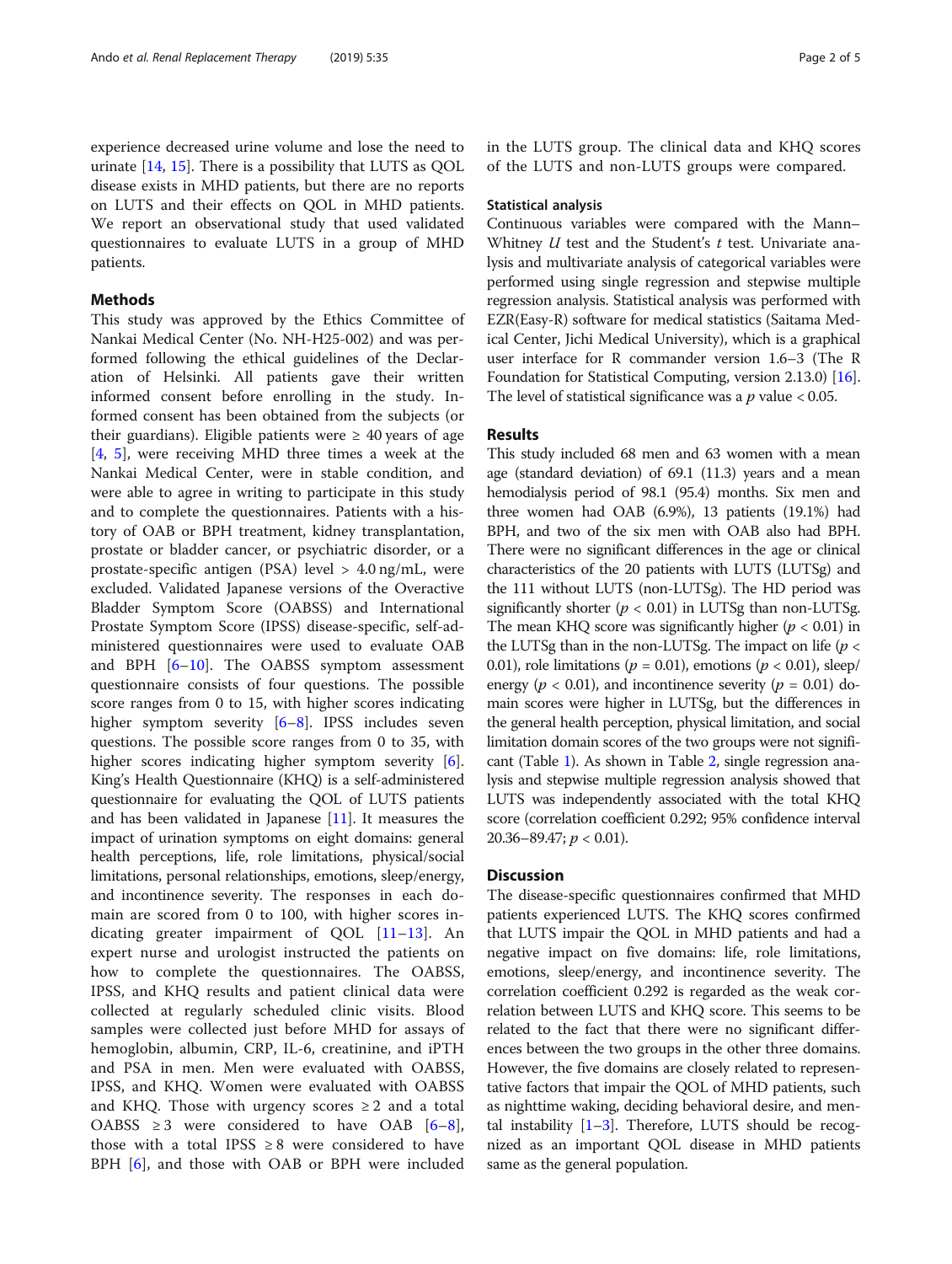<span id="page-2-0"></span>Table 1 Characteristics of overall participants and of patients in the two groups being studied

| Variable                          | Overall $(n = 131)$ | LUTS group $(n = 20)$ | Non-LUTS group ( $n = 111$ ) | Significance (p) |
|-----------------------------------|---------------------|-----------------------|------------------------------|------------------|
| Male/female                       | 68/63               | 17/3                  | 51/60                        | 0.001            |
| Age(years)                        | $69.1 \pm 11.3$     | $70.45 \pm 10.39$     | $68.79 \pm 11.38$            | 0.55             |
| Duration on hemodialysis (months) | $98.1 \pm 95.4$     | $46.65 \pm 46.65$     | $107.11 \pm 99.1$            | 0.009            |
| <b>Total OABSS</b>                | $0.74 \pm 1.77$     | $3.35 \pm 3.4$        | $0.31 \pm 0.61$              | < 0.001          |
| Total IPSS                        | $4.19 \pm 5.79$     | $11.59 \pm 6.87$      | $1.85 \pm 2.31$              | < 0.001          |
| KHQ domains                       |                     |                       |                              |                  |
| General health perceptions        | $40.6 \pm 22.3$     | $42.5 \pm 16.0$       | $40.40 \pm 23.20$            | 0.7              |
| Impact on life                    | $7.54 \pm 20.0$     | $20.0 \pm 28.64$      | $5.25 \pm 16.94$             | 0.002            |
| Role limitations                  | $2.50 \pm 9.91$     | $8.1 \pm 13.09$       | $1.76 \pm 9.28$              | 0.01             |
| Physical limitations              | $0.98 \pm 5.15$     | $1.6 \pm 6.97$        | $0.87 \pm 4.76$              | 0.56             |
| Social limitations                | $1.30 \pm 9.38$     | $0.0 \pm 0.0$         | $1.517 \pm 10.16$            | 0.50             |
| Personal relationships            | $2.76 \pm 13.1$     | $0.0 \pm 0.0$         | $3.25 \pm 14.16$             | 0.35             |
| Emotions                          | $6.34 \pm 16.0$     | $17.6 \pm 26.81$      | $4.26 \pm 12.01$             | < 0.001          |
| Sleep/energy                      | $7.20 \pm 16.1$     | $20.8 \pm 25.85$      | $4.71 \pm 12.03$             | < 0.001          |
| Incontinence severity             | $12.2 \pm 13.2$     | $19.15 \pm 13.54$     | $11.02 \pm 12.75$            | 0.01             |
| Total KHQ score                   | $77.8 \pm 67.2$     | $120.4 \pm 87.79$     | $70.20 \pm 59.65$            | 0.001            |
| Clinical data                     |                     |                       |                              |                  |
| Hemoglobin (g/dL)                 | $10.22 \pm 1.62$    | $10.38 \pm 1.68$      | $10.19 \pm 1.26$             | 0.64             |
| Serum albumin (g/L)               | $3.481 \pm 0.402$   | $33.55 \pm 2.99$      | $35.03 \pm 4.15$             | 0.13             |
| Serum CRP (mg/L)                  | $0.3428 \pm 0.6495$ | $28.31 \pm 45.30$     | $34.36 \pm 68.10$            | 0.70             |
| Serum IL-6 (pg/mL)                | $10.803 \pm 15.564$ | $8.323 \pm 6.302$     | $11.36 \pm 16.67$            | 0.43             |
| Serum creatinine (mg/L)           | $10.426 \pm 2.087$  | $103.43 \pm 17.44$    | $104.4 \pm 21.58$            | 0.85             |
| Serum calcium (mg/L)              | $9.305 \pm 0.916$   | $93.20 \pm 7.85$      | $93.02 \pm 9.44$             | 0.94             |
| Serum phosphate (mg/L)            | $5.140 \pm 1.705$   | $46.1 \pm 14.86$      | $52.34 \pm 17.38$            | 0.133            |
| Serum intact PTH (pg/mL)          | 228.345 ± 203.34    | $227.23 \pm 254.87$   | $228.55 \pm 194.52$          | 0.978            |

A recent epidemiological survey found that the percentage of men and women with LUTS increased with age and was 8–12% in the 40s, 50–60% in the 60s, and 80% in the 80s [\[4](#page-4-0), [5](#page-4-0)]. The frequency of LUTS in this study was approximately 15.3%, which is very low compared to the frequency of the general population. LUTS related to urine storage, such as urgency, frequency, nocturia, and urge incontinence, interfere with daily living and impair QOL [\[4](#page-4-0)–[13\]](#page-4-0).

Subjective symptoms and QOL evaluations may be more informative in routine clinical examinations than in objective examinations such as urinary flowmetry, residual urine volume, and cystometric pressure measurement for determining the impact of LUTS [\[4](#page-4-0)–[13\]](#page-4-0). The OABSS and IPSS are determined by the responses to questionnaires validated for OAB and BPH, which are the primary diseases underlying LUTS [[4](#page-4-0)–[13\]](#page-4-0). KHQ is a validated questionnaire used in clinical practice to evaluate the QOL of patients with LUTS [[11](#page-4-0)–[13](#page-4-0)]. The questionnaires easily screen patients for OAB and BPH symptoms and QOL and are tools frequently used in

epidemiological studies and assessments of therapeutic effect [[4](#page-4-0)–[13\]](#page-4-0). However, there have been no previous surveys of the incidence of LUTS in MHD patients.

Residual renal function decreases with the duration of the dialysis requirement, and MHD patients ultimately progress to oliguria, anuria, and loss of urination [[15](#page-4-0), [16\]](#page-4-0). Until now, it was not known whether LUTS occurred in MHD patients and whether it impacted QOL. This study confirmed that some MHD patients experience LUTS. Desmopressin has been reported to reduce the urine volume in patients with LUTS who did not respond to anticholinergic drugs, which were the first drug class used in LUTS therapy [[17\]](#page-4-0). It is thus reasonable to assume that the urine volume produced in patients with a short dialysis duration can be linked to the development of LUTS, as seen in this study.

Approximately 45% of MHD patients experience sleep disorders, and 90% of the reported disorders are nighttime waking  $[1-3, 8-20]$  $[1-3, 8-20]$  $[1-3, 8-20]$  $[1-3, 8-20]$  $[1-3, 8-20]$  $[1-3, 8-20]$  $[1-3, 8-20]$ . Sleep disorders have been linked to decreased survival, perceived decrease of health-related QOL, and poor adherence to hemodialysis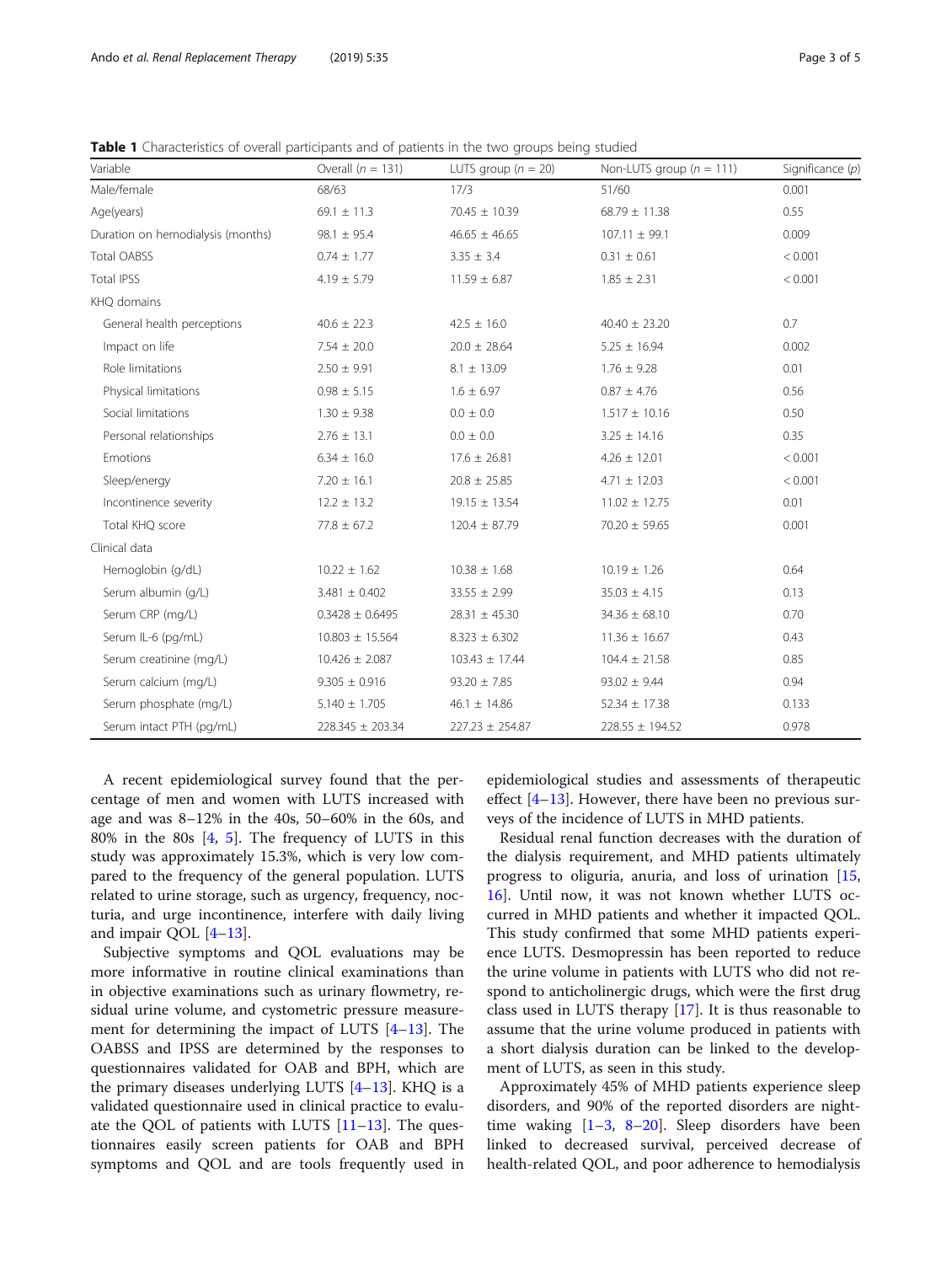<span id="page-3-0"></span>Table 2 Univariate and multivariate analysis between the total KHQ score and clinical and laboratory parameters

| Explanatory variable                  | Regression coefficient | Standard error | Correlation coefficient | 95% confidence interval | $p$ value |
|---------------------------------------|------------------------|----------------|-------------------------|-------------------------|-----------|
| Single regression analysis            |                        |                |                         |                         |           |
| Sex                                   | 1.444                  | 11.74          | 0.010                   | $-21.78$ to 24.67       | 0.902     |
| Age(years)                            | $-0.715$               | 0.519          | $-0.119$                | $-1.743$ to 0.313       | 0.171     |
| Duration on hemodialysis (months)     | $-0.014$               | 0.063          | $-0.020$                | $-0.139$ to 0.109       | 0.814     |
| <b>LUTS</b>                           | 50.59                  | 15.80          | 0.269                   | 19.325 to 81.86         | 0.002     |
| Clinical data                         |                        |                |                         |                         |           |
| Hemoglobin (g/dL)                     | 1.821                  | 3.62           | 0.043                   | $-5.532$ to 8.995       | 0.616     |
| Serum albumin (g/L)                   | 1.921                  | 1.45           | 0.011                   | $-26.93$ to 30.77       | 0.895     |
| Serum CRP (mg/L)                      | $-3.425$               | 9.027          | $-0.033$                | $-21.28$ to 14.43       | 0.704     |
| Serum IL-6 (pg/mL)                    | $-0.169$               | 0.379          | $-0.039$                | $-0.919$ to 0.580       | 0.655     |
| Serum creatinine (mg/L)               | 2.724                  | 2.799          | 0.084                   | $-2.813$ to 8.263       | 0.332     |
| Serum calcium (mg/L)                  | $-1.004$               | 6.403          | $-0.013$                | $-13.67$ to 11.66       | 0.875     |
| Serum phosphate (mg/L)                | $-0.236$               | 3.439          | $-0.050$                | $-7.017$ to 6.590       | 0.950     |
| Serum intact PTH (pg/mL)              | 0.055                  | 0.028          | 0.169                   | $-0.003$ to 0.112       | 0.051     |
| Stepwise multiple regression analysis |                        |                |                         |                         |           |
| LUTS                                  | 54.91                  | 17.45          | 0.292                   | 20.36 to 89.47          | 0.002     |
| Serum intact PTH (pg/mL)              | 0.060                  | 0.031          | 0.171                   | $-0.002$ to 0.122       | 0.059     |

treatment  $[1-3, 8-20]$  $[1-3, 8-20]$  $[1-3, 8-20]$  $[1-3, 8-20]$  $[1-3, 8-20]$  $[1-3, 8-20]$  $[1-3, 8-20]$ . The impacts of clinical data including systemic inflammation, dialysis time, and dialysis cycle on QOL and on sleep disorders have been reported [[18](#page-4-0)–[20](#page-4-0)]. The clinical characteristics of the LUTS and non-LUTS patients in this study were not significantly different and were in line with those reported in previous studies. However, a specific questionnaire, KHQ, identified sleep disorders associated with LUTS as affecting QOL. It is very important to evaluate LUTS as a cause of sleep disorder in MHD patients and to consider whether their sleep disorders might be improved by urological interventions. QOL improvement would be expected to directly improve both adherence to treatment and the survival of MHD patients  $[1-3, 18-20]$  $[1-3, 18-20]$  $[1-3, 18-20]$  $[1-3, 18-20]$  $[1-3, 18-20]$  $[1-3, 18-20]$  $[1-3, 18-20]$  $[1-3, 18-20]$ . MHD patients with perceived problems of daily living may experience feelings of depression, unstable behavior, or insomnia  $[1-3, 18-20]$  $[1-3, 18-20]$  $[1-3, 18-20]$  $[1-3, 18-20]$  $[1-3, 18-20]$  $[1-3, 18-20]$  $[1-3, 18-20]$  $[1-3, 18-20]$  $[1-3, 18-20]$ . It is important that hemodialysis caregivers understand that LUTS may be involved and may cause a decrease in QOL and that a urological intervention may be effective.

The study limitations included symptom diagnosis by disease-specific questionnaires. The diagnostic accuracy of LUTS would have been increased by objective examinations to estimate prostate weight, measure daily urine volume, and perform urinalysis. Moreover, this was a cross-sectional study including a small number of patients. The clinical value of the OABSS, IPSS, and KHQ assessments can be increased by further evaluation in larger studies including patients with longer dialysis histories. This study found that MHD patients experience LUTS that may impair their QOL. Validated questionnaires are

convenient to screen MHD patients who experience LUTS and assess the influence of LUTS on QOL. Urological interventions may contribute to the improvement in the QOL of MHD patients who experience LUTS.

### Conclusions

LUTS exists in MHD patients and impairs the QOL of them assessed with validated questionnaires. Urological interventions may contribute to improving the QOL of maintenance hemodialysis patients who experiences LUTS.

### Abbreviations

BPH: Benign prostatic hypertrophy; CRP: C-reactive protein; IL-6: Interleukin-6; IPSS: International Prostate Symptom Score; iPTH: Intact parathyroid hormone; KHQ: King's Health Questionnaire; LUTS: Lower urinary tract symptoms; MHD: Maintenance hemodialysis; OAB: Overactive bladder; OABSS: Overactive Bladder Symptom Score; PSA: Prostate-specific antigen; QOL: Quality of life

#### Acknowledgements

Not applicable.

### Authors' contributions

TA planned and conducted the study, analyzed the data, and drafted the manuscript. TA and TK recruited the patients, collected the patient samples, and conducted the sample analysis. TS and HM supervised the study and drafted the manuscript. All authors gave their final approval for the final version of the manuscript prior to submission.

### Funding

## Not applicable.

### Availability of data and materials

All data generated or analyzed during this study are included in the published article.